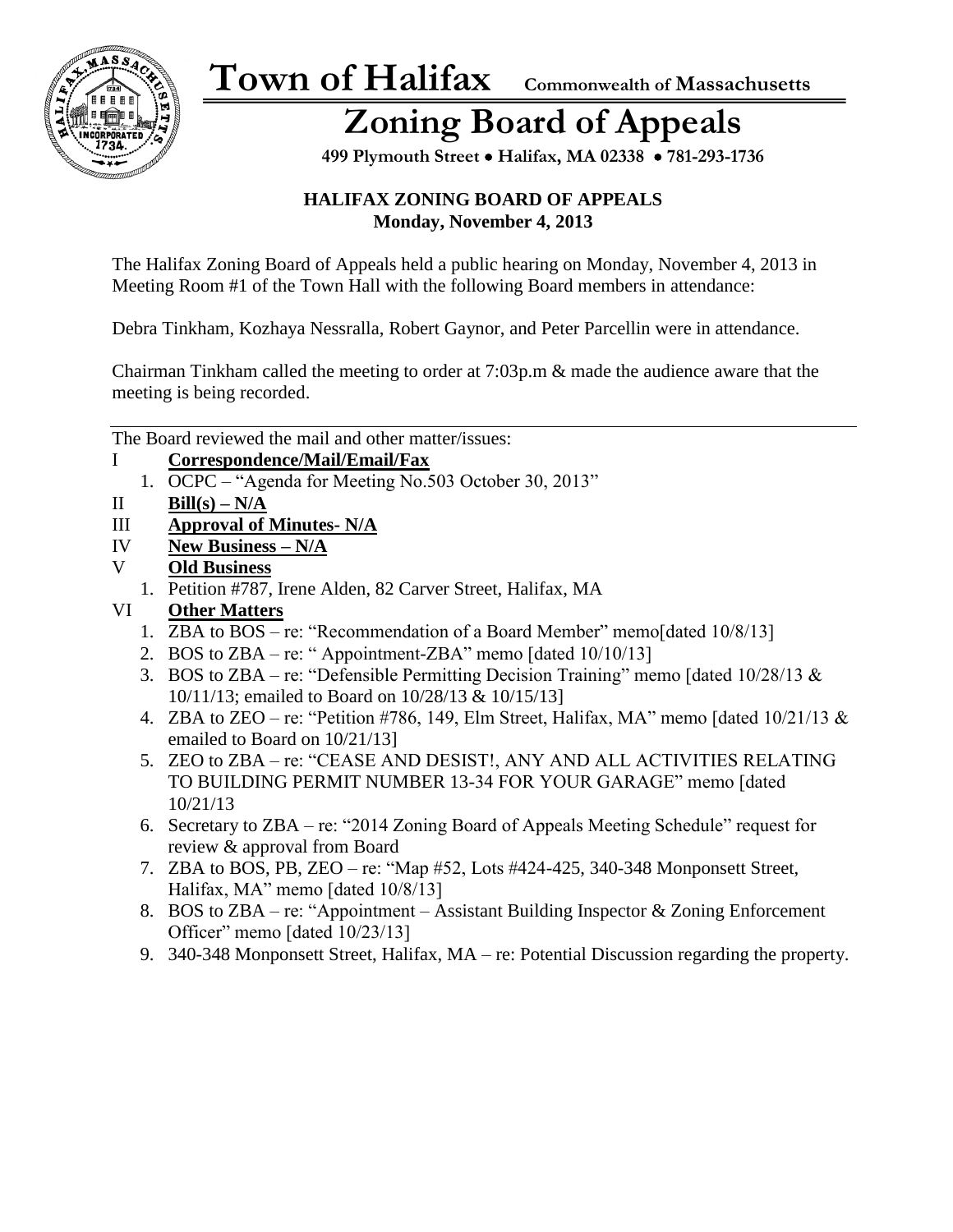### **Zoning Board of Appeals**

 **499 Plymouth Street** • **Halifax, MA 02338** • **781-293-1736**

Page 2 / November 4, 2013

**Petition #787 – Irene Alden, 82 Carver Street, Halifax, MA**

**BOARD/COMMITTEE:** ZONING BOARD OF APPEALS **MEETING PUBLIC HEARING** (Please circle appropriately) **DATE:** NOVEMBER 4, 2013 **TIME:** 7:15PM LOCATION: TOWN OF HALIFAX, 499 PLYMOUTH ST., 2<sup>ND</sup> FLOOR, MEETING ROOM 1, HALIFAX, MA

**PURPOSE:** PETITION #787

**REQUESTED BY:** MARION WONG-RYAN, SECRETARY NOTE: All meeting notices must be filed and time stamped in the Town Clerk's Office and po

All meeting notices must be filed and time stamped in the Town Clerk's Office and posted on the Municipal Bulletin Board no later than 48 hours in advance of meetings (excluding Saturdays, Sundays and legal holidays). Please keep in mind the Town Clerk's hours of operation and make the necessary arrangements to be sure posting is made in an adequate amount of time.

\*Per changes to the Open Meeting Law effective 7/1/2010, "A listing of topics that the Chair reasonably anticipates will be discussed at the meeting" are to be listed on the agenda.

#### **LIST OF TOPICS TO BE DISCUSSED**

Letter submitted by the applicant, Irene Alden on September 18, 2013 [see below]: September 18, 2013

To: Zoning Board of Appeals From: Irene Alden. 82 Carver Street, Halifax, MA 02338 RE: Petition #787

#### Dear ZBA:

Per my decision letter from the meeting held on Monday, April 22, 2013, I am adhering to the conditions of my special permit, specifically condition #7 which states:

> • The special permit has been granted for a period of six (6) months. The applicant(s) must come before the Board before the expiration of this special permit in order to extend the special permit on this same petition. **The applicant must come before the Board no later than the Monday, November 4, 2013 scheduled public hearing. This will be the responsibility of the applicant(s) to make an appointment with the office of the Zoning Board of Appeals to be placed on the agenda in written form.**

I would like to be placed on the agenda for the November 4, 2013 public hearing to discuss the extension of the special permit. Thank you. Sincerely, Irene Alden

Petition, Irene Alden, was present to speak to her petition and request for continuance.

Chairman Tinkham asked Mrs. Alden how was business during the summer, to which she replied that it was not that great due to the extensive heat wave. However, as we are in the midst of the Fall season, business has picked up and would like to re-apply for her special permit for another six months. Mrs. Alden informed the Board that the Planning Board granted her the extension of her site plan waiver to March 1, 2014. She would like to correlate both Boards in the approval process. She brought along the letter from the Planning Board and articles written about her business from the local newspaper of the positive feedback.

Chairman Tinkham asked if there had been any complaints regarding the business that the secretary was aware of and the secretary replied that none that she knew of.

Mrs. Alden informed that Board that her neighbor offered freely a signage on his property, where he is located the side of the law, to assure patrons know the location as some have driven by, unaware of the location. The property an owner was present, David Mason of 592 Plymouth Street and spoke in support of her neighbor's business.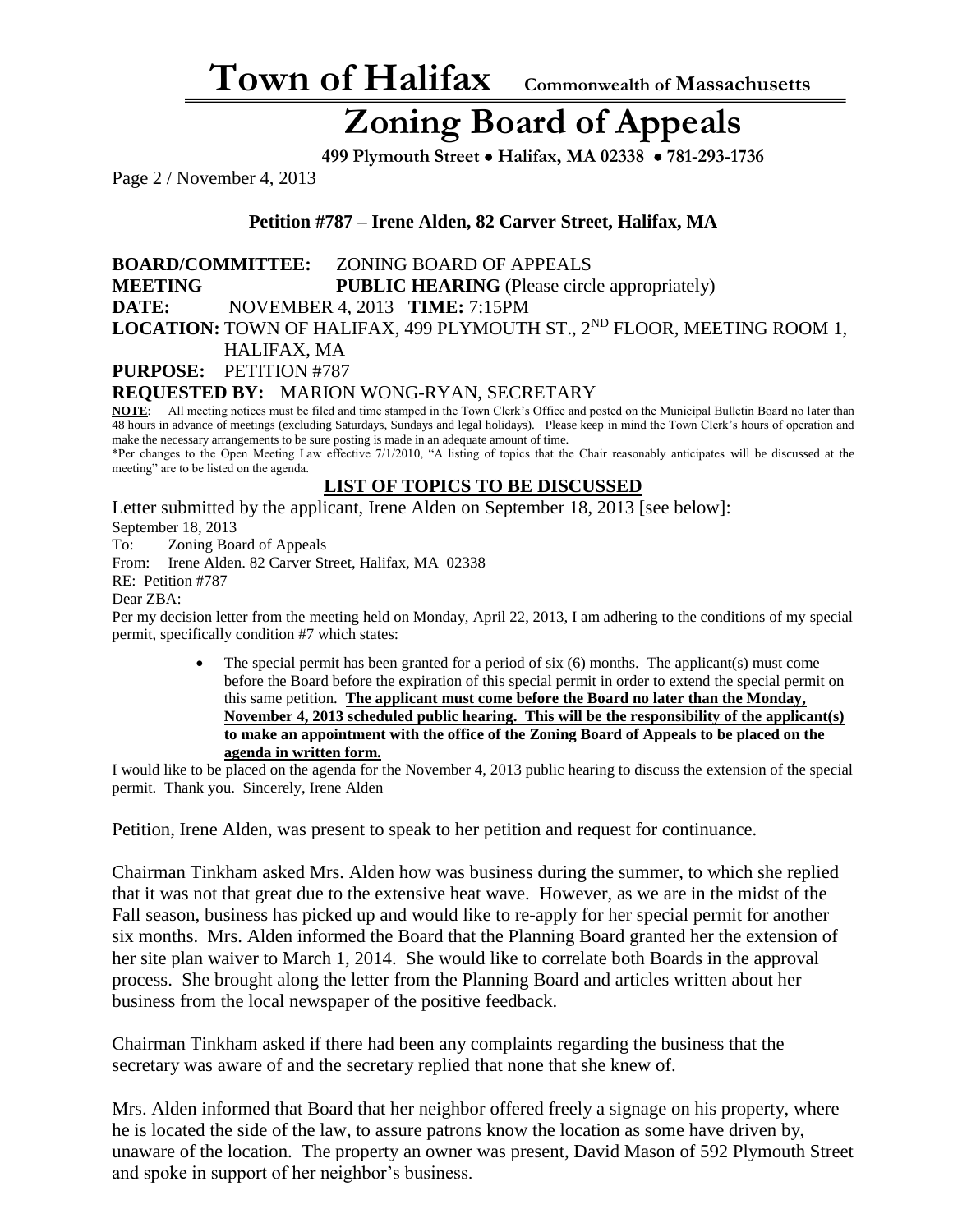## **Zoning Board of Appeals**

 **499 Plymouth Street** • **Halifax, MA 02338** • **781-293-1736**

Page 3 / November 4, 2013

Chairman Tinkham asked if she would consider moving her business to an office location and Mrs. Alden said that she is not interested. It's a small business, at home where she can open at her house and close on rainy days. It's a small business which is a good representative of her vision for this business.

Mrs. Alden is seeking another six month extension and work with the Planning Board regarding the site plan and what is required. Chairman Tinkham recommended extension of the special permit and have the applicant return in February of 2014 to the Board. Chairman Tinkham asked how much longer she is keeping her business open. She said until the weather gets cold, probably until the end of November.

It was duly moved (R.Gaynor) and seconded (K.Nessralla) to grant your petition (#787) **for an extension** to your Special Permit for an "Open air business/outside sales" to your property, located at 82 Carver Street, Halifax, MA, as shown on Assessor's Map #71, Lot 32. The applicant was granted a Special Permit under Commercial Uses for "Open air business/outside sales" in accordance with the Zoning By-laws of the Town of Halifax under Section167-7 Schedule of Uses.

[Note: The bold typeface and underlined sections show the changes made from the original decision letter, dated April 23, 2013]

The conditions for granting the special permit **remain and** are as follows:

- The days of operation will be 6 days a week (i.e. Monday thru Saturday, excluding Sunday).
- The hours of operation will be from 10:00 a.m. to dusk.
- The Zoning Board of Appeals is to be notified of any change of conditions on the property.
- The applicant must maintain the property and sanitary conditions, along with the removal of trash.
- Signage(s) conveying to the public that there is to be "No Parking On the Street" and/or "No Parking This Side Of The Street" need to be visual in order to prevent a poor traffic flow due to the location of the business.
- The special permit is to run with the applicant only and is not transferable.
- The special permit has been granted for **an additional** period of six (6) months. The applicant(s) must come before the Board before the expiration of this special permit in order to extend the special permit on this same petition. **It was agreed upon by both the Board and the applicant that she will come before the Zoning Board of Appeals at the scheduled public hearing on Monday, February 10, 2014. This will be the responsibility of the applicant(s) to make an appointment with the office of the Zoning Board of Appeals to be placed on the agenda in written form.**
- The special permit was granted to the applicant with the stipulation that the applicant is within compliance of the conditions set forth by the remaining Departments, Boards and/or Committees in the Town of Halifax, whether the conditions are pre-existing or forthcoming; specifically with the Planning Board, Board of Health, Fire Department and Police Department.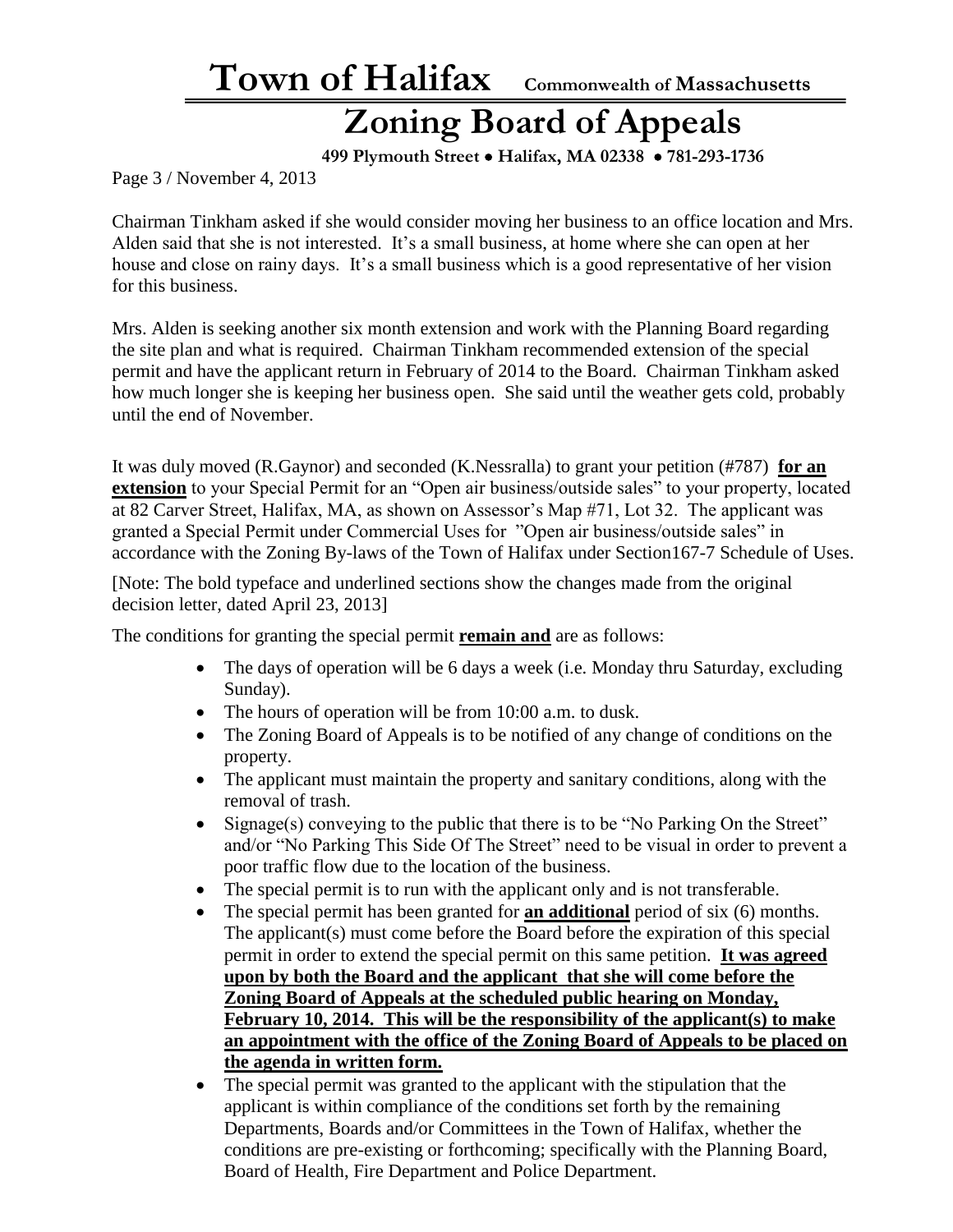### **Zoning Board of Appeals**

 **499 Plymouth Street** • **Halifax, MA 02338** • **781-293-1736**

Page 4 / November 4, 2013

• The special permit was granted based on the presentation and plans presented at the hearing. Any changes from what was presented and approved must be brought back before the Zoning Board of Appeals.

This decision shall not take effect until:

- (a) A copy of this decision certified by the Town Clerk to the effect that twenty (20) days have elapsed since this decision was filed in the office of the Town Clerks (11/5/13) without any appeal having been dismissed or denied has been recorded in the Plymouth County Registry of Deeds, or with the Assistant Registrar of the Land Court for Plymouth County, and
- (b) A certified copy indicating such Registry Recording has been filed with the Board.

Chairman Tinkham called for a voice vote: P.Parcellin, YES; K.Nessralla, YES; R.Gaynor, YES; D.Tinkham, YES

The motion to grant the special permit extension for petition #787 passed 4-0-0.

Chairman Tinkham reprised Mrs. Alden of the procedure following approval of the petition.

#### **340-348 Monponsett Street, Halifax, MA**

Chairman Tinkham read a memo aloud (-see attached-) addressed to Board of Selectmen, Planning Board & Building Inspector/Zoning Enforcement Officer, dated October 8, 2013.

After this memo was released, it came to the attention of the Board in a roundabout way that the Building Inspector, Tom Millias decided that it was a conflict of interest for him to enforce this "cease and desist". Vice-Chairman Gaynor asked why and Chairman Tinkham recalled it that it was because he was too close to the project and looked to the secretary for confirmation. The secretary replied that she did not know, nor did she ever know. It was not until Chairman Tinkham spoke to the Town Administrator, Charlie Seelig, was it known that Mr. Millias had recused himself. As for the office of the Zoning Board of Appeals, the Board was never made aware regarding the issue and the secretary did not understand why there was no feedback from the memo on the cease and desist. The secretary was only made aware of Mr. Millias' decision from Chairman Tinkham's conversation with Mr. Seelig. The secretary was concerned about the lack of funneling of information in order to relay this pertinent information to the Board.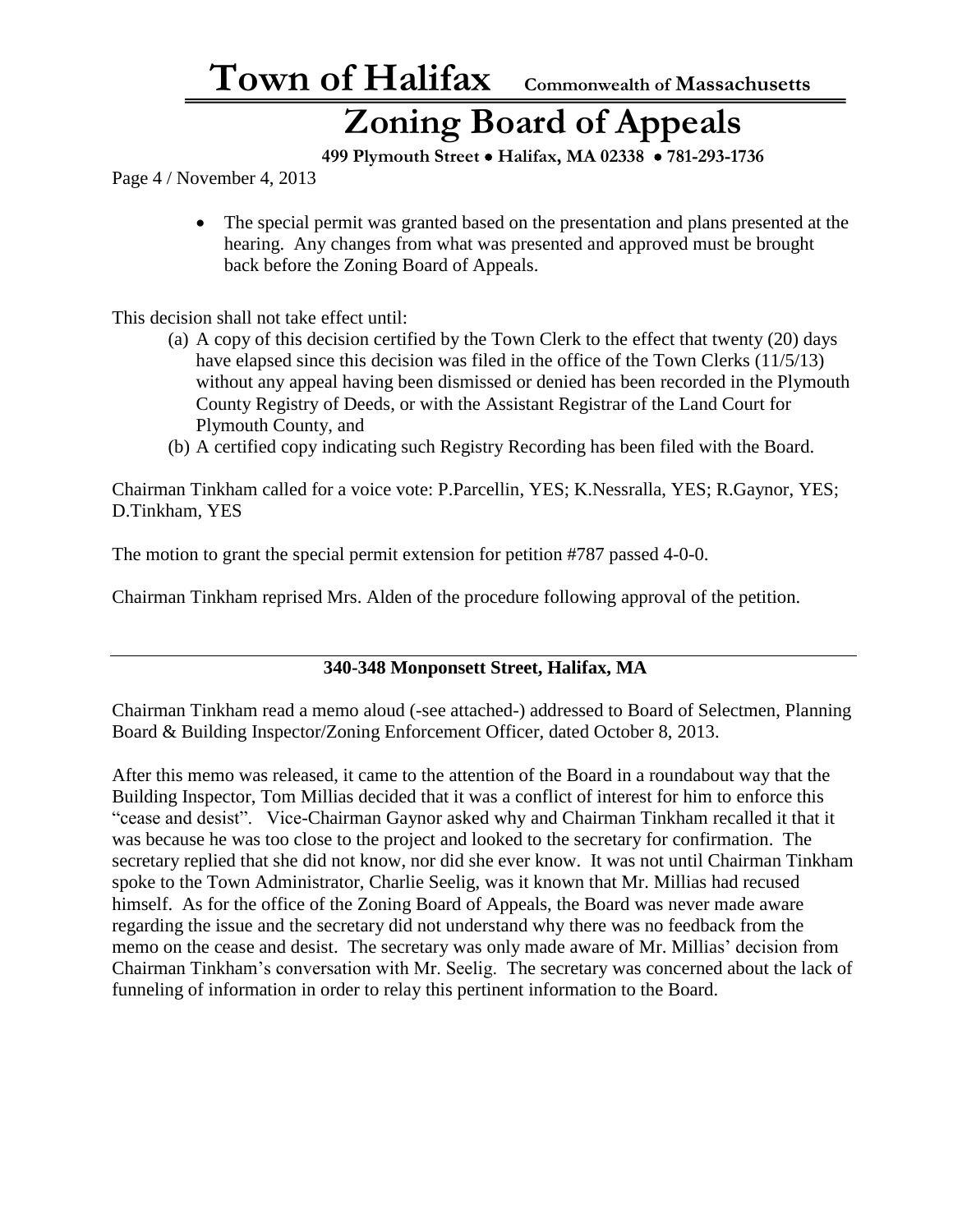#### **Zoning Board of Appeals**

 **499 Plymouth Street** • **Halifax, MA 02338** • **781-293-1736**

Page 5 / November 4, 2013

Chairman Tinkham read another memo aloud (-see attached-) a memo from the Office of the Board of Selectmen, dated October 23, 2013. Chairman Tinkham informed the Board that she personally delivered an informational packet to the Town of Carver to Mr. DeFelice but he was not there. He reached out to him, via email, informing him that the Halifax Town Clerk will make herself available for him to be sworn in at the regularly scheduled ZBA public hearing tonight, but has not received a return response, nor has Mr. DeFelice picked up a packet at the Building Inspector's office. Mr. Seelig was concerned that the Board was reaching out to Mr. DeFelice and why does he have to be at the ZBA's public hearing or is this just a meet and greet. Chairman Tinkham responded that the owner of the property is continuing to build on the property…apartments. Mr. Seelig replied that the owner of the property is allowed to physically build the property. The issue is the use and if there comes a time that the owner begins to rent apartments will it become an issue, but as of now he is not violating anything. Chairman Tinkham stated all the cease and desists that the Zoning Enforcement officer had no problem issuing (i.e. Kasmarek & an in-law apartment on Hayward Street) but when you walk onto this property, there are six outlets on the outside of the building for electrical, a gas main and a big septic system, it has not come to mind that this is being used for commercial business? Chairman Tinkham said it may be because that Mr. Millias had been seen on more than one occasion digging in the back hoe when he dug up for the septic system. She went to the Fire Department because the owner had never pulled a permit for any of his constructive dumpsters. Meanwhile, when Chairman Tinkham put a permit for a new roof on her garage, she was informed by the office of the Building Inspector's Administrative Assistant that she has to pull a dumpster permit at seventy five dollars and serving on the Board, she did not want to get caught or skirting the rules. Vice-Chairman Gaynor asked how one dig up a main highway, put in a gas line without the necessary permits does. Chairman Tinkham stated that the owner did have a permit for a trench. The secretary recalled to Mr. Gaynor a time earlier in the year, where Mr. Gaynor reviewed the building permits currently issued to the property in August or September of 2012. One of those permits was for a trench. The secretary shared the verbal conversation with land use counsel, Attorney Rich Hucksam, where he stated that the property owner is permitted to fix and correct the property, it's the "use" that 's in question, meaning the proposed income producing apartments, which the property has never technically or legally filed for, at all. Chairman Tinkham reached out to Board of Selectmen member, Kim Roy, and addressed her concerns, the fact that the property owner's apartments or lack of requesting apartments before he came before the Board and the property owner was fully aware as the property owner went to Chairman Tinkham's home, asking if they were good and she said that they are but he has not filed for apartments and when is he going to do that. The property owner did not respond and so, this is not coming as a surprise to the property owner, who by the way, is the Assistant Building Inspector and he should know better. Meanwhile, the property owner has put thousands of money into the property, wouldn't it be smart to file accordingly before putting all this financially or should he continue building and because it's all built, it's expected that the Zoning Board of Appeals is suppose to rollover and give it to him. Mrs. Roy asked if there was a reason why the Board would not give it to him to which Mrs. Tinkham said that is not the point, the property owner has never asked for it. As many months as this petition was going on, the property owner kept trying to run it down the Board's throat that this is what it was and it's not what it is. Mrs. Roy stated that she was good friends with the property owner's sister in law. Chairman Tinkham was opting to go into executive session but due to the regulations of informing the property owner beforehand, than just keep the conversation regarding the property.